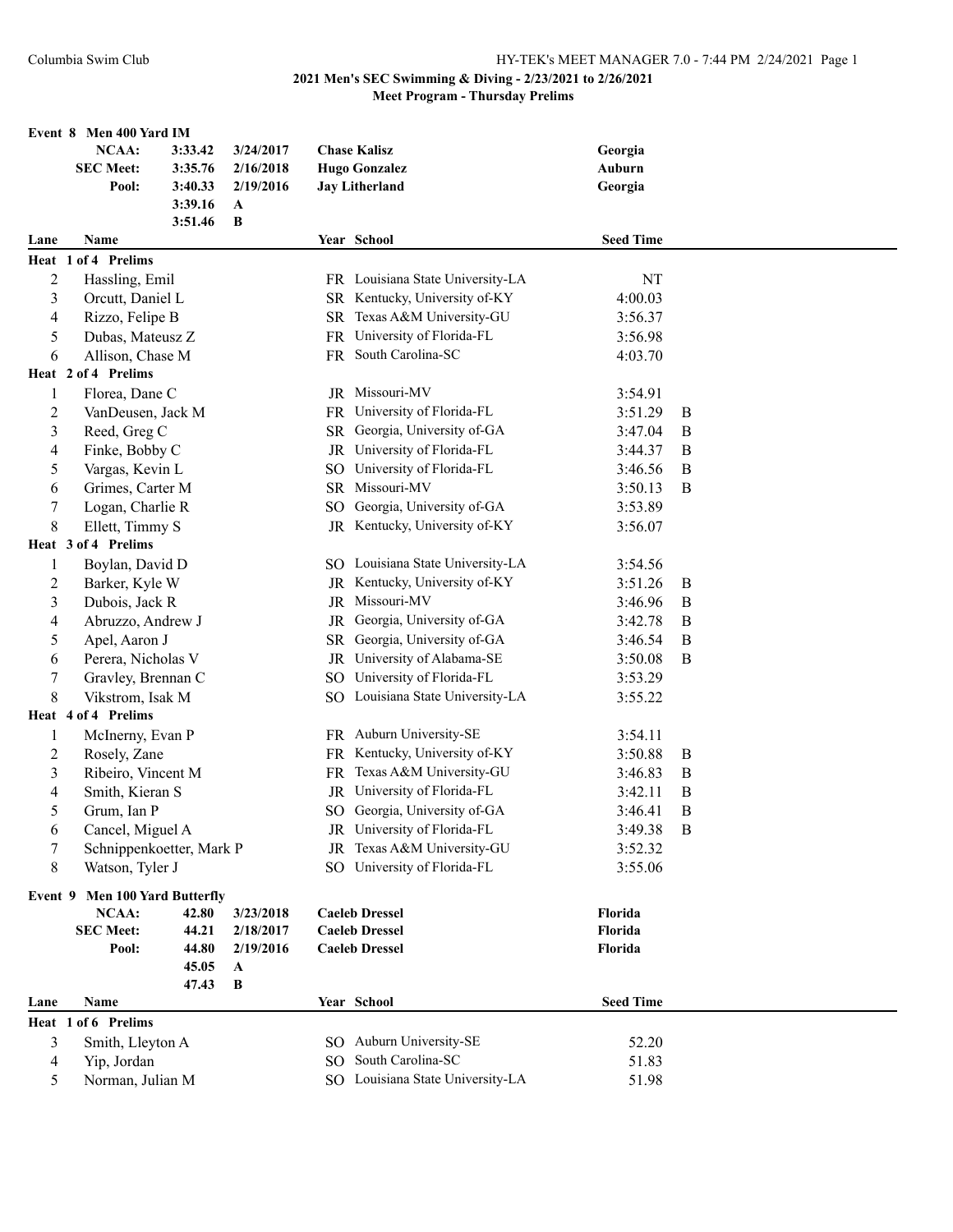|                | Heat 2 Prelims (Event 9 Men 100 Yard Butterfly) |                 |                                  |       |                  |
|----------------|-------------------------------------------------|-----------------|----------------------------------|-------|------------------|
| 1              | Fenwick, Ben C                                  |                 | JR South Carolina-SC             | 50.54 |                  |
| $\overline{2}$ | Ross, AJ J                                      |                 | SR South Carolina-SC             | 50.07 |                  |
| $\mathfrak{Z}$ | Drouillard, Cooper T                            |                 | FR Kentucky, University of-KY    | 49.82 |                  |
| $\overline{4}$ | Tirheimer, Logan B                              |                 | FR Auburn University-SE          | 49.32 |                  |
| 5              | Petro, Michael L                                |                 | JR Louisiana State University-LA | 49.44 |                  |
| 6              | Gropper, Guy                                    |                 | FR South Carolina-SC             | 50.01 |                  |
| $\tau$         | Epler, Robbie J                                 |                 | JR South Carolina-SC             | 50.22 |                  |
| 8              | Shperkin, Mark                                  |                 | SO South Carolina-SC             | 51.37 |                  |
|                | Heat 3 of 6 Prelims                             |                 |                                  |       |                  |
| 1              | Auerbach, Cade E                                |                 | SR University of Alabama-SE      | 48.69 |                  |
| $\overline{c}$ | Scanlon, Scott E                                |                 | SO Tennessee-SE                  | 48.57 |                  |
| $\overline{3}$ | Berneburg, Jonathan                             |                 | JR University of Alabama-SE      | 48.37 |                  |
| $\overline{4}$ | Ng, Wesley Y                                    |                 | FR Georgia, University of-GA     | 48.28 |                  |
| 5              | Moore, Alex A                                   |                 | SR Missouri-MV                   | 48.34 |                  |
| 6              | Oderinde, David O                               |                 | FR Texas A&M University-GU       | 48.38 |                  |
| 7              | Hawton, Max J                                   |                 | SO Kentucky, University of-KY    | 48.69 |                  |
| 8              | DiSette, Sam H                                  |                 | SR University of Alabama-SE      | 49.01 |                  |
|                | Heat 4 of 6 Prelims                             |                 |                                  |       |                  |
| 1              | Chambers, Micah T                               |                 | FR Tennessee-SE                  | 48.02 |                  |
| 2              | Giraudeau, Joel G                               |                 | SO Tennessee-SE                  | 47.85 |                  |
| $\overline{3}$ | Vanmeter, Riley J                               |                 | SO University of Alabama-SE      | 47.34 | B                |
| 4              | Kovac, Danny D                                  |                 | JR Missouri-MV                   | 45.07 | B                |
| 5              | Friese, Eric E                                  |                 | SO University of Florida-FL      | 46.33 | B                |
| 6              | Brice, Luke A                                   |                 | SO Tennessee-SE                  | 47.58 |                  |
| 7              | Blevins-Boor, Ben R                             |                 | JR Tennessee-SE                  | 47.93 |                  |
| 8              | Ginieczki, Christian B                          |                 | SR Auburn University-SE          | 48.24 |                  |
|                | Heat 5 of 6 Prelims                             |                 |                                  |       |                  |
| 1              | Yish, Matthew C                                 |                 | JR Auburn University-SE          | 48.02 |                  |
| $\mathfrak{2}$ | Eberly, Nik E                                   |                 | SO Auburn University-SE          | 47.74 |                  |
| $\mathfrak{Z}$ | Stogner, Colton J                               |                 | JR University of Alabama-SE      | 46.55 | B                |
| $\overline{4}$ | Casas, Shaine M                                 |                 | JR Texas A&M University-GU       | 44.98 | $\boldsymbol{A}$ |
| 5              | Mota, Kayky M                                   |                 | JR Tennessee-SE                  | 45.50 | B                |
| 6              | Brown, Jace C                                   |                 | SO Texas A&M University-GU       | 47.54 |                  |
| 7              | King, Matt K                                    |                 | FR University of Alabama-SE      | 47.92 |                  |
| 8              | Davis, Will                                     |                 | JR University of Florida-FL      | 48.16 |                  |
|                | Heat 6 of 6 Prelims                             |                 |                                  |       |                  |
| $\mathbf{1}$   | Bray, Kraig A                                   |                 | FR Texas A&M University-GU       | 47.97 |                  |
| $\sqrt{2}$     | Tiffany, Jordan R                               | FR              | Tennessee-SE                     | 47.63 |                  |
| $\overline{3}$ | Wilson, Daniel D                                |                 | FR Missouri-MV                   | 46.48 | B                |
| $\overline{4}$ | Murphy, Camden Y                                |                 | SR Georgia, University of-GA     | 44.89 | A                |
| 5              | Urlando, Luca R                                 |                 | FR Georgia, University of-GA     | 45.10 | B                |
| 6              | Davis, Luke C                                   | SO <sub>1</sub> | Missouri-MV                      | 47.47 |                  |
| 7              | Davis, Isaac I                                  |                 | JR University of Florida-FL      | 47.91 |                  |
| 8              | Connealy, Matthew C                             | SR              | Missouri-MV                      | 48.03 |                  |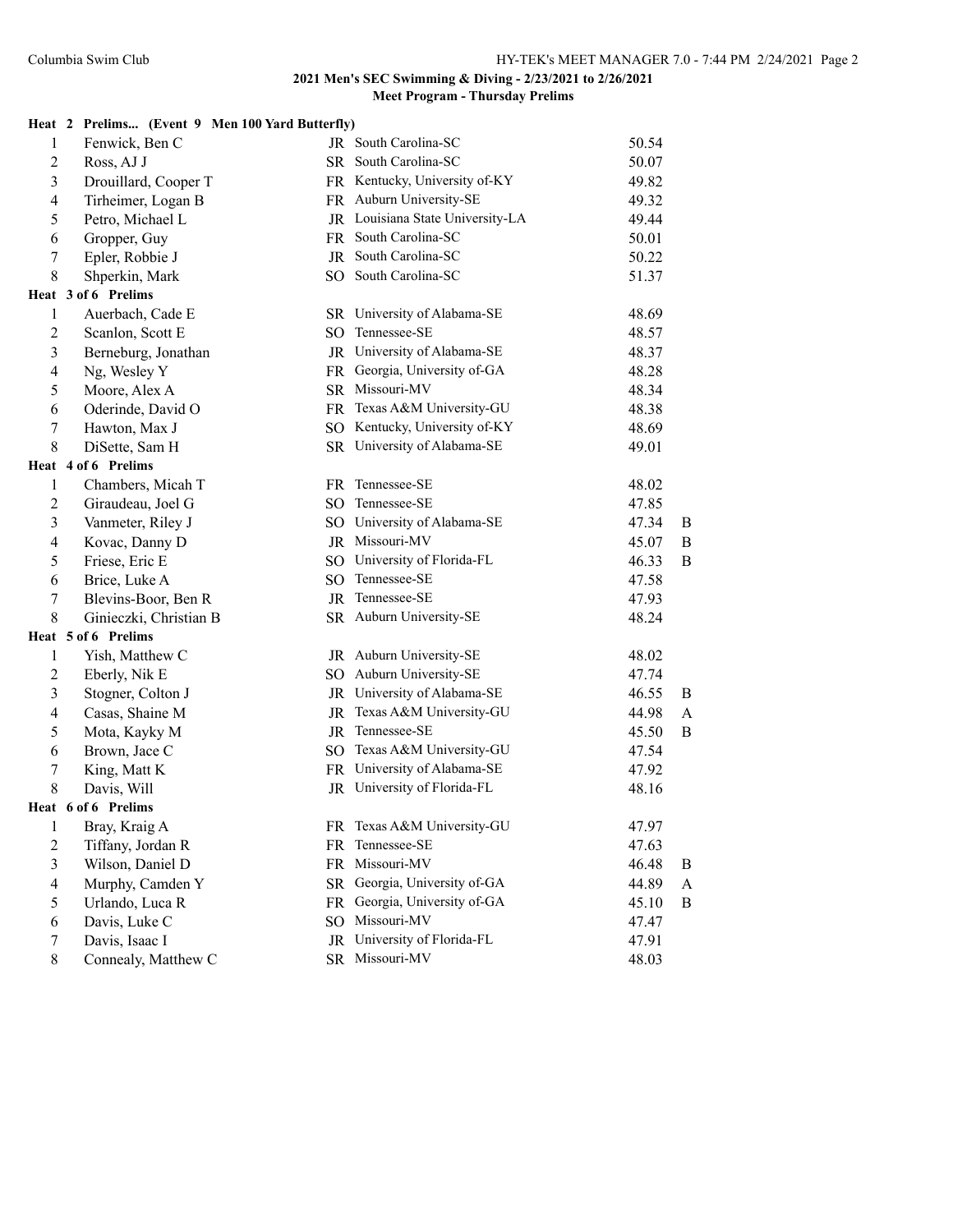|                  | Event 10 Men 200 Yard Freestyle |         |              |                 |                                  |                  |              |  |
|------------------|---------------------------------|---------|--------------|-----------------|----------------------------------|------------------|--------------|--|
|                  | <b>NCAA:</b>                    | 1:29.15 | 3/27/2019    |                 | <b>Dean Farris</b>               | Harvard          |              |  |
|                  | <b>SEC Meet:</b>                | 1:29.48 | 2/22/2021    |                 | <b>Kieran Smith</b>              | Florida          |              |  |
|                  | Pool:                           | 1:29.48 | 2/23/2021    |                 | <b>Kieran Smith</b>              | Florida          |              |  |
|                  |                                 | 1:32.05 | $\mathbf{A}$ |                 |                                  |                  |              |  |
|                  |                                 | 1:36.32 | B            |                 |                                  |                  |              |  |
| Lane             | Name                            |         |              |                 | Year School                      | <b>Seed Time</b> |              |  |
|                  | Heat 1 of 6 Prelims             |         |              |                 |                                  |                  |              |  |
| 1                | Camblong, Tomy-Lee              |         |              |                 | FR Georgia, University of-GA     | NT               |              |  |
| $\overline{2}$   | Nyboer, Mason E                 |         |              |                 | FR Louisiana State University-LA | 1:41.09          |              |  |
| $\mathfrak{Z}$   | Oliver, Samuel E                |         |              |                 | FR Auburn University-SE          | 1:40.29          |              |  |
| $\overline{4}$   | Downing, Dillon A               |         |              |                 | SO Georgia, University of-GA     | 1:39.67          |              |  |
| 5                | McGroarty, Brian T              |         |              |                 | SR Louisiana State University-LA | 1:39.98          |              |  |
| 6                | Costin, Phil                    |         |              |                 | SO South Carolina-SC             | 1:40.38          |              |  |
| $\boldsymbol{7}$ | Tuckerman, Caleb S              |         |              |                 | FR Kentucky, University of-KY    | 1:42.99          |              |  |
| 8                | Adrian, Spencer W               |         |              |                 | Louisiana State University-LA    | NT               |              |  |
|                  | Heat 2 of 6 Prelims             |         |              |                 |                                  |                  |              |  |
| 1                | Blake, Daniel J                 |         |              |                 | JR Kentucky, University of-KY    | 1:39.23          |              |  |
| $\overline{c}$   | Davila, Rafael A                |         |              |                 | JR South Carolina-SC             | 1:38.55          |              |  |
| $\mathfrak{Z}$   | Novoszath, Tamas                |         |              |                 | JR South Carolina-SC             | 1:38.10          |              |  |
| $\overline{4}$   | Rosipal, Adam                   |         |              | JR              | Kentucky, University of-KY       | 1:37.89          |              |  |
| 5                | Ponce de Leon, Rafael N         |         |              | FR              | Tennessee-SE                     | 1:37.98          |              |  |
| 6                | Shea, Andrew L                  |         |              | <b>SR</b>       | University of Alabama-SE         | 1:38.51          |              |  |
| $\tau$           | Hammer, Kevin B                 |         |              | SO <sub>1</sub> | Missouri-MV                      | 1:39.07          |              |  |
| 8                | Wheeler, Grady R                |         |              |                 | SO Auburn University-SE          | 1:39.37          |              |  |
|                  | Heat 3 of 6 Prelims             |         |              |                 |                                  |                  |              |  |
| $\mathbf{1}$     | Crawford, Jace A                |         |              |                 | FR University of Florida-FL      | 1:37.77          |              |  |
| $\overline{c}$   | Makhija, Aryan                  |         |              |                 | JR Auburn University-SE          | 1:37.69          |              |  |
| 3                | Barker, Louis C                 |         |              |                 | JR Kentucky, University of-KY    | 1:37.37          |              |  |
| $\overline{4}$   | Bobo, Clayton C                 |         |              |                 | JR Texas A&M University-GU       | 1:37.26          |              |  |
| 5                | Bonson, Michael P               |         |              |                 | FR Auburn University-SE          | 1:37.28          |              |  |
| 6                | Siefert, Hank A                 |         |              |                 | SR Kentucky, University of-KY    | 1:37.40          |              |  |
| $\tau$           | Leach, Kyle P                   |         |              |                 | JR Missouri-MV                   | 1:37.72          |              |  |
| 8                | Husband, Ryan A                 |         |              |                 | FR Auburn University-SE          | 1:37.80          |              |  |
|                  | Heat 4 of 6 Prelims             |         |              |                 |                                  |                  |              |  |
| 1                | Mestre, Alfonso E               |         |              |                 | SO University of Florida-FL      | 1:37.02          |              |  |
| $\overline{2}$   | Norgan, Grant C                 |         |              |                 | SR Georgia, University of-GA     | 1:36.38          |              |  |
| 3                | Gadgaard, Mikkel                |         |              |                 | FR Auburn University-SE          | 1:35.57          | B            |  |
| 4                | Bratanov, Kaloyan D             |         |              |                 | JR Texas A&M University-GU       | 1:33.70          | B            |  |
| 5                | Dahlgren, Jack A                |         |              |                 | JR Missouri-MV                   | 1:34.79          | $\mathbf{B}$ |  |
| 6                | Briggs, Nolan C                 |         |              |                 | JR Tennessee-SE                  | 1:36.06          | $\mathbf{B}$ |  |
| $\tau$           | Berg, Max                       |         |              |                 | FR Kentucky, University of-KY    | 1:36.63          |              |  |
| 8                | Clark, Jakob D                  |         |              |                 | SO Kentucky, University of-KY    | 1:37.23          |              |  |
|                  | Heat 5 of 6 Prelims             |         |              |                 |                                  |                  |              |  |
| $\mathbf{1}$     | Lim, Ananda C                   |         |              |                 | JR Georgia, University of-GA     | 1:36.85          |              |  |
| $\overline{c}$   | Piotrowski, Kacper              |         |              | FR              | University of Alabama-SE         | 1:36.28          | B            |  |
| $\mathfrak{Z}$   | Hils, Zach C                    |         |              | SO.             | Georgia, University of-GA        | 1:35.49          | B            |  |
| $\overline{4}$   | Magahey, Jake M                 |         |              |                 | FR Georgia, University of-GA     | 1:33.50          | B            |  |
| 5                | Freeman, Trey P                 |         |              | SO.             | University of Florida-FL         | 1:34.00          | B            |  |
| 6                | Bailey, Seth S                  |         |              | JR              | Tennessee-SE                     | 1:35.96          | B            |  |
| $\tau$           | Sohn, Elijah E                  |         |              | <b>FR</b>       | Texas A&M University-GU          | 1:36.56          |              |  |
| 8                | Fulcher, Joshua M               |         |              |                 | SR Georgia, University of-GA     | 1:37.17          |              |  |
|                  |                                 |         |              |                 |                                  |                  |              |  |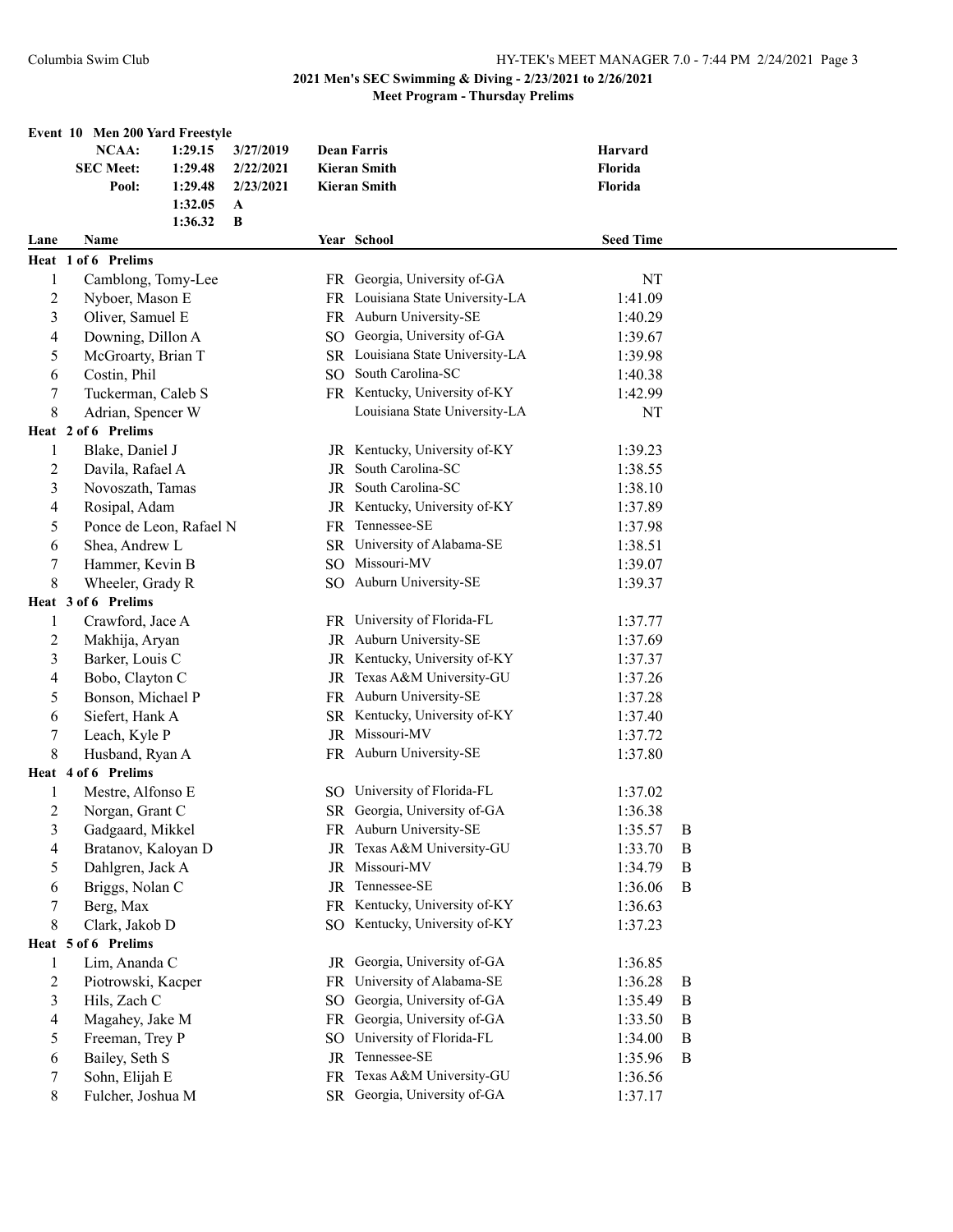|                             | Heat 6 Prelims (Event 10 Men 200 Yard Freestyle) |       |              |  |                                                             |                  |                  |
|-----------------------------|--------------------------------------------------|-------|--------------|--|-------------------------------------------------------------|------------------|------------------|
| 1                           | Wilby, Mason J                                   |       |              |  | JR Kentucky, University of-KY                               | 1:36.75          |                  |
| $\overline{2}$              | Auerbach, Cam R                                  |       |              |  | SO University of Alabama-SE                                 | 1:36.08          | B                |
| 3<br>Dunham, Bradley T      |                                                  |       |              |  | SO Georgia, University of-GA                                | 1:34.90          | B                |
| 4<br>Theall, Mark J         |                                                  |       |              |  | SR Texas A&M University-GU                                  | 1:32.98          | B                |
| 5<br>Curry, Brooks V        |                                                  |       |              |  | SO Louisiana State University-LA                            | 1:33.75          | B                |
| 6                           | Jackson, Will L                                  |       |              |  | FR Tennessee-SE                                             | 1:35.93          | B                |
| 7<br>Sztolcman, Christian M |                                                  |       |              |  | JR Auburn University-SE                                     | 1:36.42          |                  |
| 8                           | Reed, Grant D                                    |       |              |  | SR Missouri-MV                                              | 1:37.17          |                  |
|                             | Event 11 Men 100 Yard Breaststroke               |       |              |  |                                                             |                  |                  |
|                             | NCAA:                                            | 49.69 | 3/23/2018    |  | <b>Ian Finnerty</b>                                         | Indiana          |                  |
|                             | <b>SEC Meet:</b>                                 | 50.03 | 2/18/2018    |  | <b>Caeleb Dressel</b>                                       | Florida          |                  |
|                             | Pool:                                            | 51.07 | 2/19/2016    |  | <b>Fabian Schwingenchloegl</b>                              | Missouri         |                  |
|                             |                                                  | 51.67 | $\mathbf{A}$ |  |                                                             |                  |                  |
|                             |                                                  | 54.27 | $\bf{B}$     |  |                                                             |                  |                  |
| Lane                        | Name                                             |       |              |  | Year School                                                 | <b>Seed Time</b> |                  |
|                             | Heat 1 of 5 Prelims                              |       |              |  |                                                             |                  |                  |
| 3                           | Grespin, Drew B                                  |       |              |  | SO South Carolina-SC                                        | 58.04            |                  |
| $\overline{\mathcal{L}}$    | Kent, Jackson T                                  |       |              |  | SR Missouri-MV                                              | 55.78            |                  |
| 5                           | Layne, Cj J                                      |       |              |  | FR Kentucky, University of-KY                               | 56.02            |                  |
|                             | Heat 2 of 5 Prelims                              |       |              |  |                                                             |                  |                  |
| 1                           | Miller, Henry S                                  |       |              |  | SO Kentucky, University of-KY<br>SR Texas A&M University-GU | 55.71            |                  |
| 2                           | Smith, Hudson L                                  |       |              |  |                                                             | 55.21            |                  |
| $\mathfrak{Z}$              | Jannasch, Jack A                                 |       |              |  | JR Louisiana State University-LA                            | 54.86            |                  |
| 4                           | Pfyffer, Luca T                                  |       |              |  | SR Louisiana State University-LA                            | 54.54            |                  |
| 5                           | Dubas, Mateusz Z                                 |       |              |  | FR University of Florida-FL                                 | 54.55            |                  |
| 6                           | Al-Wir, Amro B                                   |       |              |  | FR University of Florida-FL                                 | 55.17            |                  |
| 7                           | Hassling, Emil                                   |       |              |  | FR Louisiana State University-LA                            | 55.22            |                  |
|                             | Heat 3 of 5 Prelims                              |       |              |  |                                                             |                  |                  |
| 1                           | Perner, Nico F                                   |       |              |  | SR University of Alabama-SE                                 | 54.20            | B                |
| 2                           | Epitropov, Lyubomir E                            |       |              |  | Tennessee-SE                                                | 53.61            | B                |
| 3                           | Rindshoej, Freddie                               |       |              |  | FR Missouri-MV                                              | 53.05            | B                |
| 4                           | Houlie, Michael J                                |       |              |  | JR Tennessee-SE                                             | 51.89            | B                |
| 5                           | Puente Bustamante, Andres E                      |       |              |  | SO Texas A&M University-GU                                  | 52.38            | B                |
| 6                           | Mikuta, Reid R                                   |       |              |  | FR Auburn University-SE                                     | 53.28            | B                |
| 7                           | Mason, Mitchell K                                |       |              |  | FR Louisiana State University-LA                            | 53.69            | $\boldsymbol{B}$ |
| 8                           | Massey, Luke D                                   |       |              |  | JR South Carolina-SC                                        | 54.38            |                  |
|                             | Heat 4 of 5 Prelims                              |       |              |  |                                                             |                  |                  |
| 1                           | Kaye, Parker L                                   |       |              |  | JR Tennessee-SE                                             | 53.89            | B                |
| 2                           | Maas, Derek E                                    |       |              |  | SO University of Alabama-SE                                 | 53.40            | B                |
| 3                           | Champlin, Brett C                                |       |              |  | SO Tennessee-SE                                             | 52.77            | B                |
| 4                           | Patton, Ben H                                    |       |              |  | SO Missouri-MV                                              | 51.80            | B                |
| 5                           | Dalmolin, Jack F                                 |       |              |  | SR Georgia, University of-GA                                | 52.25            | B                |
| 6                           | Wayner, Harrison P                               |       |              |  | JR Georgia, University of-GA                                | 53.22            | $\, {\bf B}$     |
| 7                           | Pales, Josh                                      |       |              |  | FR Missouri-MV                                              | 53.68            | $\bf{B}$         |
| 8                           | Flores, Alejandro M                              |       |              |  | FR Auburn University-SE                                     | 54.35            |                  |